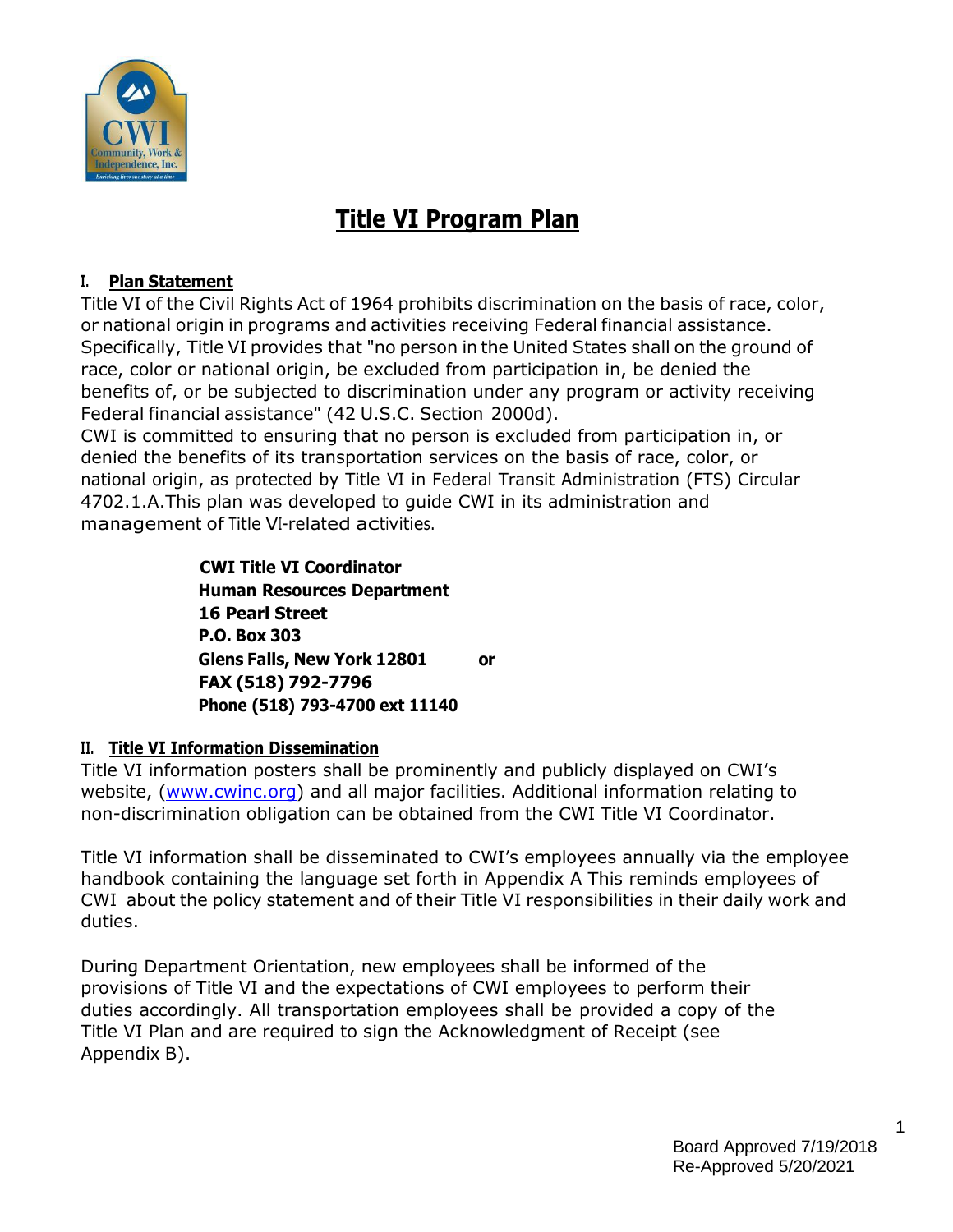

#### **III. Subcontracts and Venders**

All subcontractors and vendors who receive payments from CWI where funding originates from any Federal assistance are subject to provisions of Title VI of the Civil Rights Act of 1964 as amended. Written contracts shall contain non-discrimination language, either directly or through the bid specification package which becomes an associated component of the contract.

## **IV. Record Keeping**

The Title VI Coordinator will maintain permanent records, which include, but are not limited to, signed acknowledgments of receipts from the employees indicating the receipt of the CWI Title VI Plan, copies of the Title VI complaints or lawsuits and related documentation, and records of correspondence to and from complainants and Title VI investigations.

## **V. Title VI Complaint Procedures**

#### **How to file a Title VI Complaint**

The complainant may file a signed, written complaint up to one hundred and eighty (180) days from the date of the alleged discrimination. The complaint should include the following information.

Complainant's name, mailing address, and how to contact them (i.e., telephone number, email address, etc.) How, when, where and why they believe they were discriminated against. Include the location, names and contact information of any witnesses. Other information that they deem significant.

The Title VI Complaint Form (see Appendix C) may be used to submit complaint Information. The complaint must be filed in writing with CWI at the following Address in order for CWI to properly investigate any complaint:

> **CWI Title VI Coordinator Human Resources Department 16 Pearl Street P.O. Box 303 Glens Falls, New York 12801 or FAX (518) 792-7796 Phone (518) 793-4700 ext 11140**

NOTE: CWI encourages all complainants to certify any mail that is sent through the U.S. Postal Service and/or ensure that all written correspondence can be tracked. For complaints originally submitted by facsimile, an original, signed copy of the complaint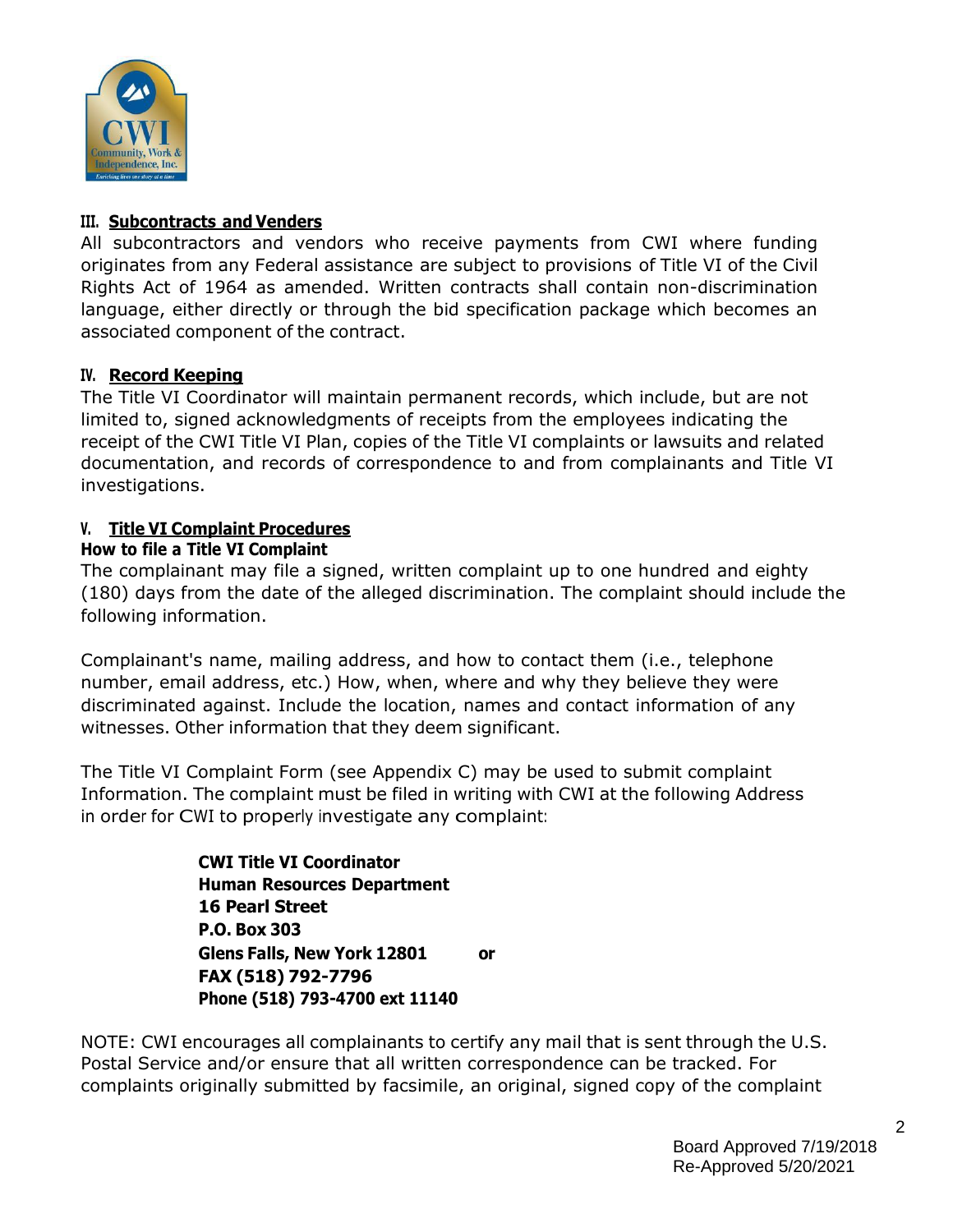

must be mailed to the Title VI Coordinator as soon as possible, but no later than one hundred eighty (180) days from the alleged date of discrimination.

#### **What happened to the complaint after it is submitted?**

All complaints alleging discrimination based on race, color or national origin in a service or benefit provided by CWI INC. Transportation will be directly addressed by CWI INC. for investigation. CWI INC. shall also provide appropriate assistance to complainants, including those persons with disabilities, or who are limited in their ability to communicate in English. Additionally, CWI shall make every effort to address all complaints in an expeditious and thorough manner.

A letter acknowledging receipt of complaint will be mailed within seven (7) days (see Appendix D). Please note that in responding to any requests for additional information, a complainant's failure to provide the requested information may result in the administrative closure of the complaint.

#### **How will the complainant be notified of the outcome of the complaint?**

The Title VI program coordinator will send a final written response letter (see Appendix E or F) to the complainant. In the letter notifying complainant that the complaint is not substantiated (Appendix F), the complainant is also advised of his or her right to 1) Provide additional information to CWI for consideration of the complaint within seven (7) calendar days of receipt of the final written decision from CWI and/or 2) File a complaint externally with the U.S. Department of Transportation and/or the FTA. Every effort will be made to respond to the Title VI complaints within sixty (60) working days of receipt of such complaints. In addition to the complaint process described above, a complainant may file a Title VI complaint with the following offices:

> **Federal Transit Administration Office of Civil Rights Attention: Title VI Program Coordinator East Building, 5th Floor- TCR 1200 New Jersey Ave SE Washington DC 20590**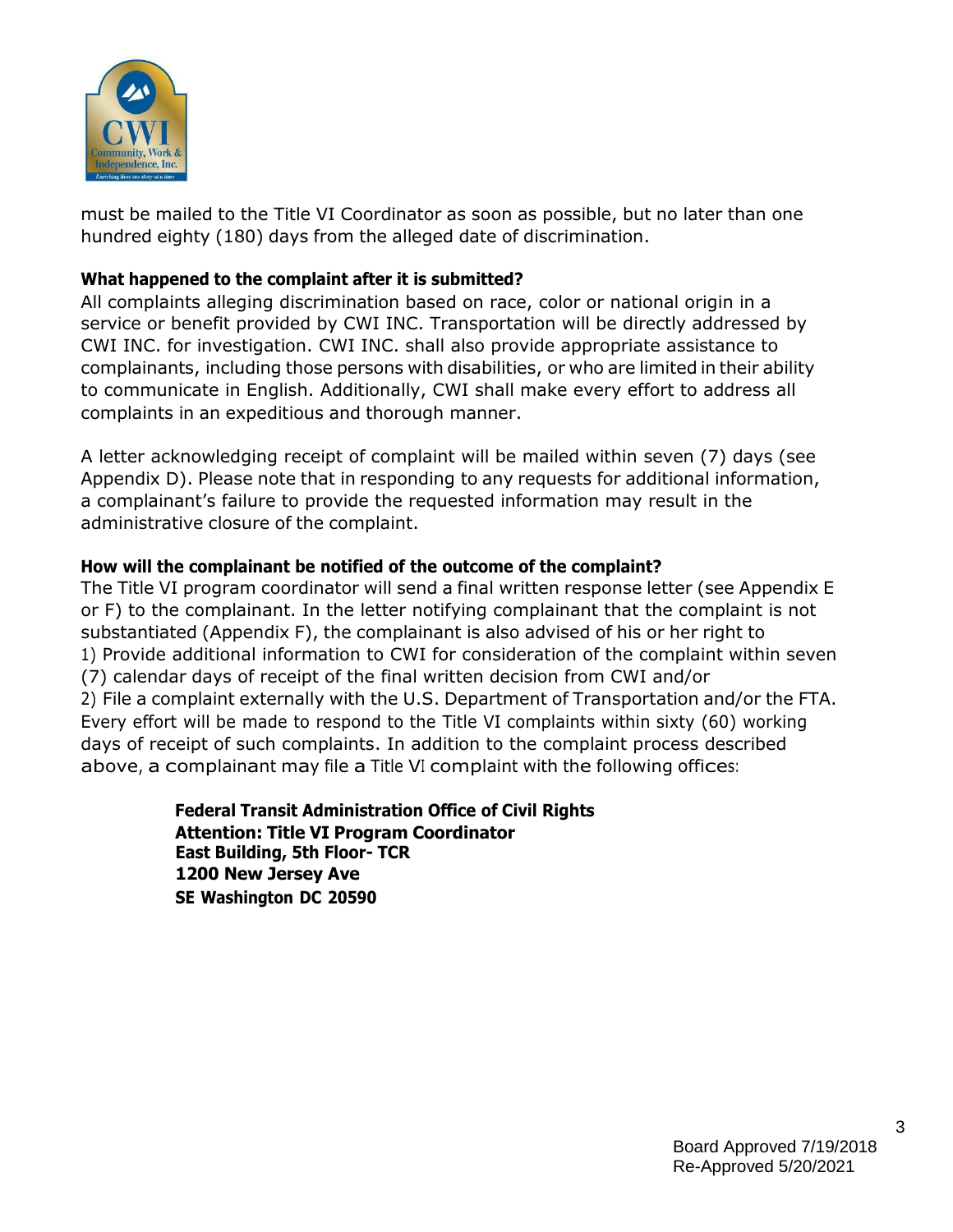

## **VI. Language Assistance Plan (LAP)**

FTA Circular 4702.1B was developed by the Federal Transit Administration (FTA) and details the administrative and reporting requirements for recipients of FTA financial assistance to comply with Title VI and related executive orders including on LEP (Limited English Proficiency) persons.

The United States Department of Transportation (DOT) published guidance that directed its recipients to ensure meaningful access to the benefits, services, information, and other important portions of their programs and activities for LEP customers.

Services provided by CWI are directly authorized by NYS OPWDD's Front Door (A standardized process for people to learn about available service options and establish eligibility.) Once eligible, people are assessed for strengths and support needs are identified (including but not limited to language spoken, written, read and understood.) OPWDD informs LEP individuals about their right to free language assistance services. LEP populations targeted by OPWDD are Spanish, Korean, Karen, Bengali, Chinese, Russian, Hattian-Creole, Yiddish and Urdu. When CWI is notified that someone who is eligible for our services falls in the LEP category, CWI will work with the person'<sup>s</sup> team to secure all necessary support for the person to receive supports and that they comply with the requirements of the DOT LEP guidance. (Refer to [www.opwdd.ny.gov\)](http://www.opwdd.ny.gov/)

## **1. Identifying LEP (Limited English Proficiency) Individuals**

LEP Individuals are those individuals speaking a language other than English or using sign language that request assistance. CWI does not currently have any individuals that require any other help other than English, Sign Language or Prompts.

# **2. Providing Services**

CWI does not currently have an on-going need for professional translation Services, through its own, CWI will contract with translation services as needed.

# **3. Communicating Availability of Language Assistance**

CWI will inform those who request services of the process to provide an independent contractor for translation.

# **4. Monitoring**

Satisfaction Surveys offer an opportunity for individuals served and their care givers to provide input or suggest additional services. To date CWI has not had the need to use translation services provided by either in-house staff through outside providers The Title VI Plan will also be reviewed every three years.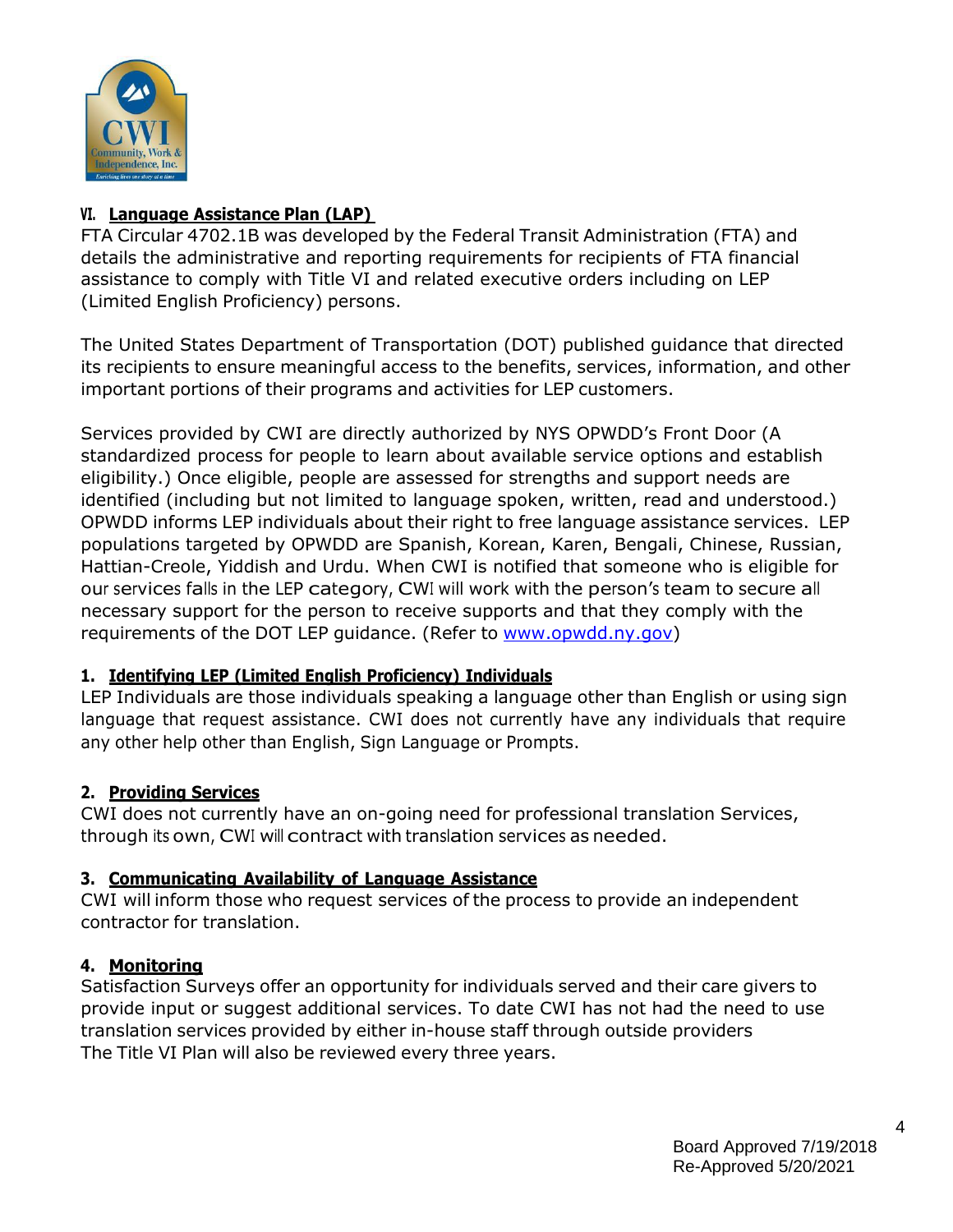

#### **5. Employee Training**

As part of the Accessibility Plan, CWI encourages staff interest and education in learning to more effectively communicate with individuals served.

#### **VII. Safe Harbor Provision**

The federal Transit Authority Circular 4702.1B states

*"DOT has adopted DOJ's Safe Harbor Provision, which outlines circumstances that can provide* a *"safe harbor" for recipients regarding translation of written materials for LEP populations. The Safe Harbor Provision stipulates that, if* a *recipient provides written translation of vital documents for each eligible LEP language group that constitutes five percent (5%) or 1,000 persons, whichever is less, of the total population of persons eligible to be served or likely to be affected or encountered. Then such action will be considered strong evidence of compliance with the recipient's written translation obligation. Translations of non-vital documents, if needed, can be provided orally. If there are fewer than 50 persons in* a *language group that reaches the five percent (5%) trigger, the recipient is not required to translate vital materials but should provide written notice in the primary language of the LEP language group of the right to receive competent oral interpretation of those written materials, free of cost.*

*These safe harbor provision apply to the translation of written documents only. The do not affect the requirement to provide access to LEP individuals through competent oral interpreters where oral language services are needed and are reasonable. A recipient may determine, based on the Four Factors Analysis, that even though* a *language meets the threshold specified by the Safe Harbor Provision, written translation may not be an effective means to provide language assistance measures. For example,* a *recipient may determine that* a *large number of persons in that language group have low literacy skills in their native language and therefore require oral interpretation. In such cases, background documentation regarding the determination shall be provided to FTA in the Title VI Program."*

#### **VIII. Membership of Non-elected Committees and Councils**

CWI does not have a non-elected transit related advisory council at this time.

#### **IX. Title VI Equity Analysis**

CWI does not have transit related facilities.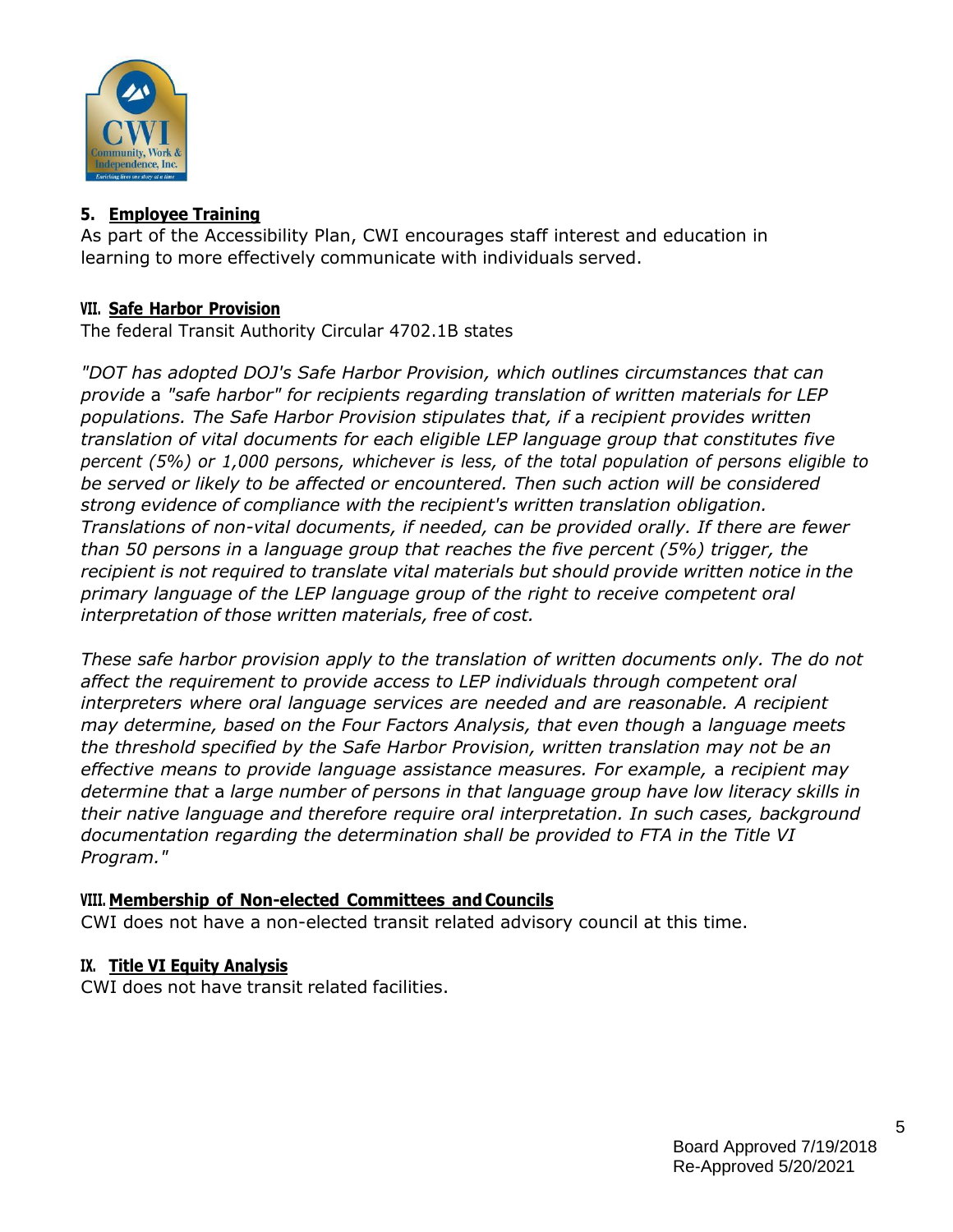

## **Appendix A: Employee Annual Education Form Title VI Policy**

No person shall, on the grounds of race, color or national origin, be excluded from participation in, be denied the benefits of, or be subjected to discrimination under any program or activity receiving federal financial assistance.

All employees of CWI are expected to consider, respect, and observe this policy In their daily work and duties. If a participant or family member approaches you with a question or complaint relating to Title VI or discrimination of any kind based on race, color, or national origin, direct him or her to CWI Title VI Coordinator.

In all dealings with anyone in the community, use courtesy titles (i.e. Mrs., Mrs., Ms., or Miss) to address them without regard to race, color or national origin.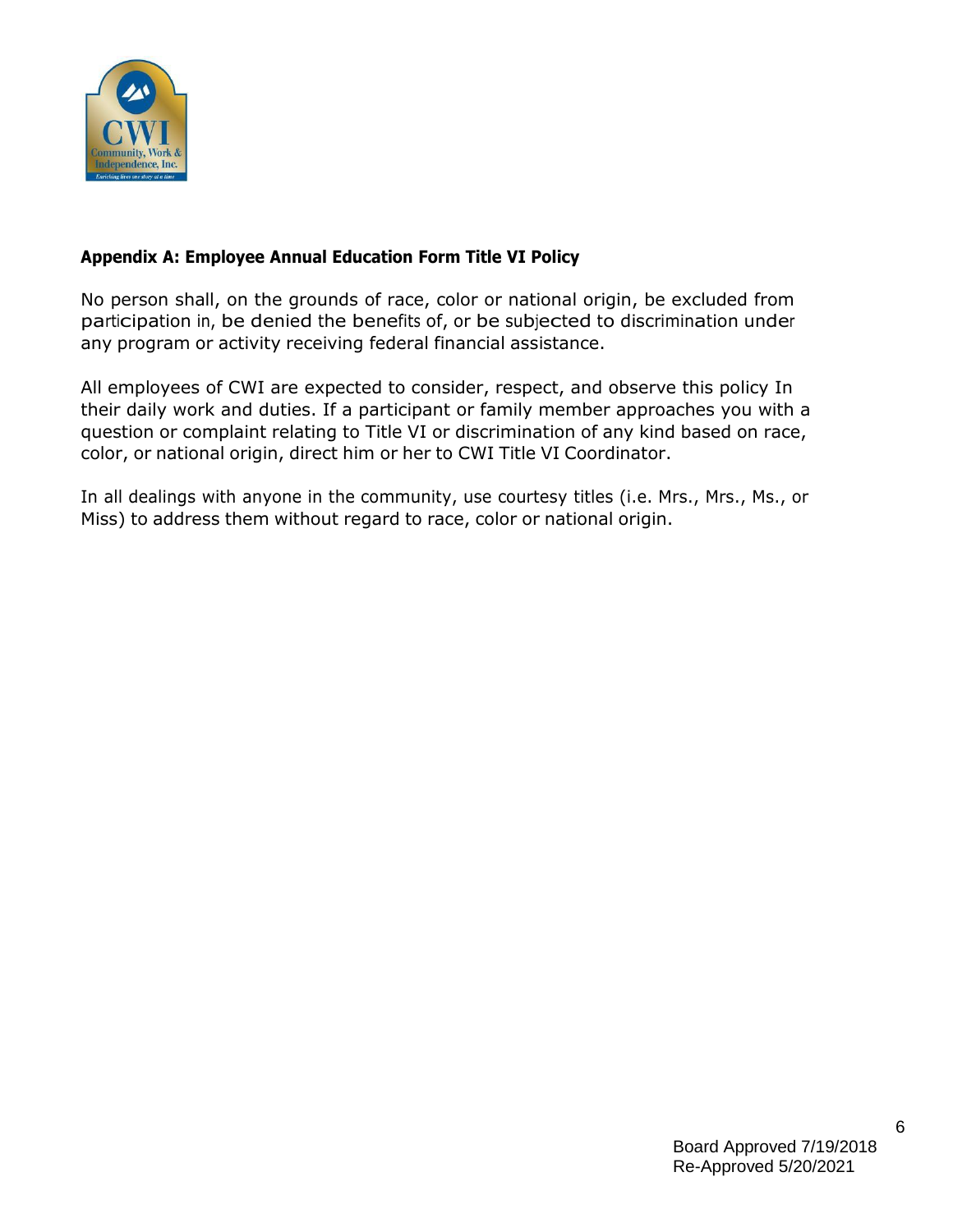

# **Appendix B: Employee Acknowledgement of Receipt of Title VI Plan**

I hereby acknowledge the receipt of the CWI Title VI Plan. I have read the plan and am committed to ensuring that no participant is excluded from, or denied the benefits of its transportation services on the basis of race, color, or national origin, as protected by Title VI in Federal Administration (FTA) Circular 47002.1.A.

Employee signature

Print name

Date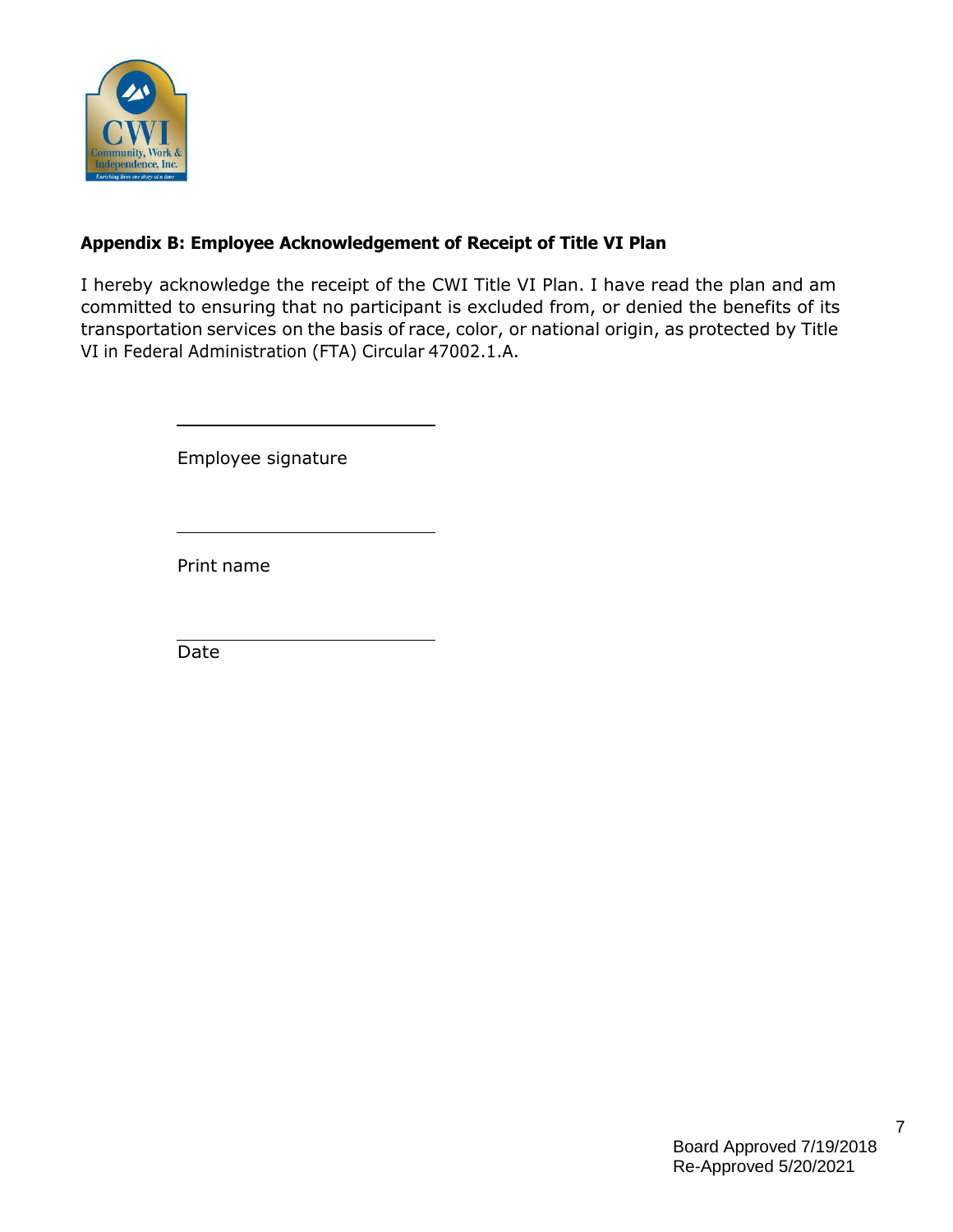

## **Appendix C: Public Participation Plan**

All applicants for Federal Transit Administration (FTA) financial assistance are required to ensure their programs, policies, and activities comply with US Department of Transportation (USDOT) Title VI of the Civil Rights Act of 1964. In order to comply with 49 CFR Section 21.9(b), sub recipients must develop, and submit to NYSDOT, a Public Participation Plan, which includes information about outreach methods to engage minority and limited English proficient populations (LEP), as well as a summary of outreach efforts made since the last Title VI Program submission.

The goal of a sub recipients Public Participation Plan is to offer early, often, and continuous opportunities for the public to be involved in the identification of social, economic, and environmental impacts of proposed transportation decisions. The plan should provide adequate notice of public participation activities, as well as early and continuous opportunities for public review and comment at key decision points.

CWI will determine how, when and how often specific public participation activities should take place, and what specific measures are most appropriate. Sub recipients should make these determinations based on:

- The composition of the population in your service area;
- The type public involvement activities you have planned;
- The resources available to your Agency

For any change in service, even regular changes, public information sessions or website updates must inform low-income, minority and LEP populations directly. Sub recipients must be able to show these populations have been notified of the change by documenting the outreach activities and response.

In order to integrate Title VI, Environmental Justice (EJ), Limited English Proficiency (LEP), sub recipients should seek out and consider the viewpoints of minority, low-income, and LEP populations in the course of conducting public outreach and involvement activities.

Outreach to low-income minority and LEP populations should include phone contact with relevant local organizations for these populations prior to any changes. Local organizations include Community Based Organizations, advocacy groups for immigrants, Independent Living Centers, just name a few. Public information sessions provide translation for LEP populations, and location must be accessible to impacted people by transit.

CWI will document when and how groups were contacted, and the type of meeting they were invited to. Minutes and records of responses must be taken down in written for review, and be held for response. Sub recipients are required to certify they have fulfilled the Inclusive Participation requirement, by providing a summary of outreach efforts as part of their Title VI Program submission.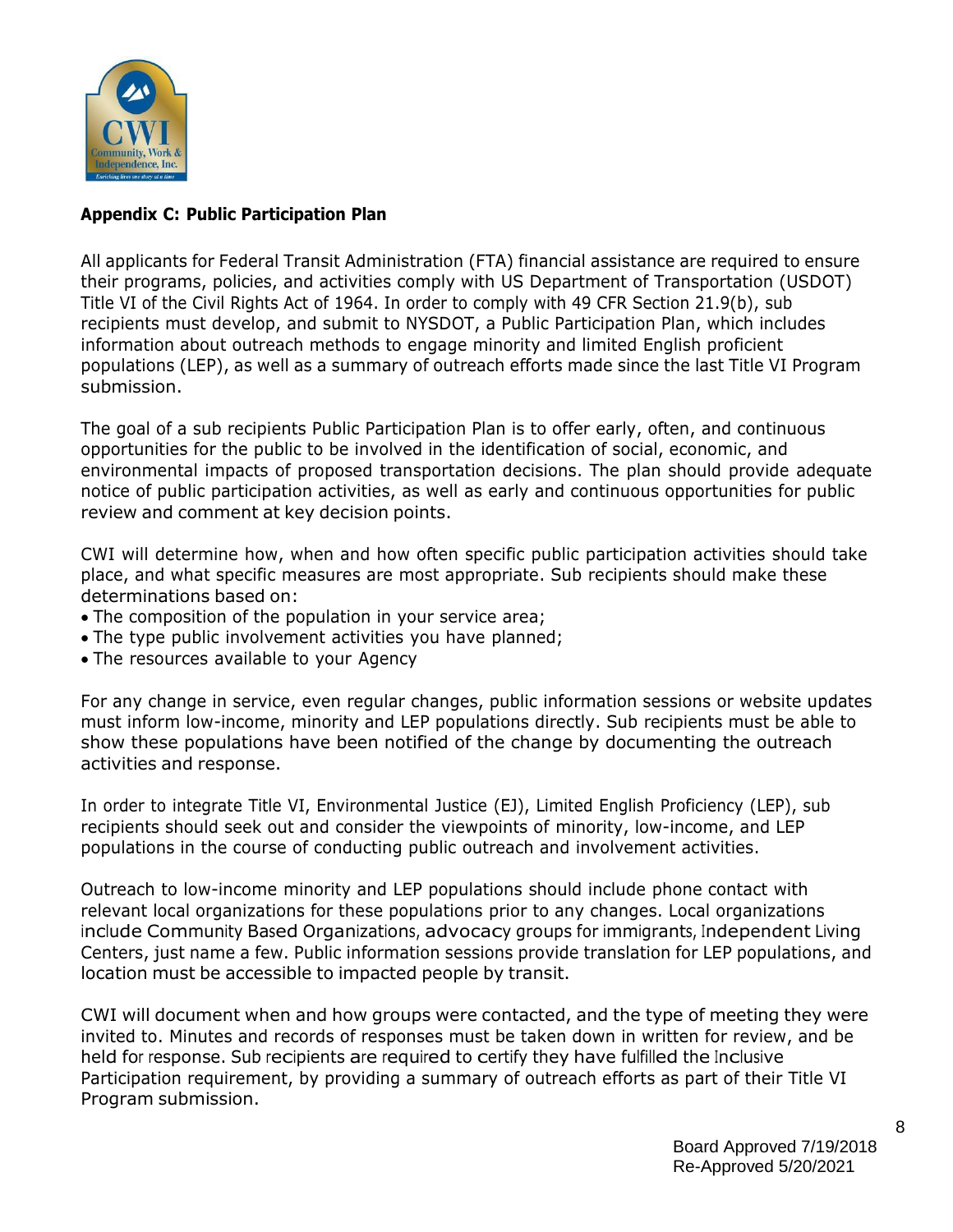

CWI shall consider the following effective practices when developing a public participation plan:

 Use locations, facilities, and meeting times that are convenient and accessible to low-income and minority communities;

 Coordinating with individuals, institutions, or organizations and implementing community based public involvement strategies to reach out to members in the affected minority and/or low income communities;

 Placing public notices of activities in all stations and in all vehicles; provide alternative language notices for LEP communities in your service area

 Provide opportunities through means other than written communication. Consider personal interview or use of video or audio to capture community feedback from LEP populations;

 Use different meeting sizes and formats that are tailored to your particular communities or populations;

 Utilize social media, such as Facebook and You Tube to complement, but not replace, other involvement strategies;

 Consider non-traditional methods such a posting notices in hair salons, street fairs, faith based institutions, libraries, etc.

CWI shall refer to, the NYSDOT Office of Policy, Planning and Performance developed a handbook entitled Public Involvement for Transportation Planning, which is available online at (link to website). In addition, How to Engage Low-Literacy and Limited English Proficiency Populations in Transportation Decision-making, available online at [www.fhwa.dot.gov/hep/lowlim](http://www.fhwa.dot.gov/hep/lowlim)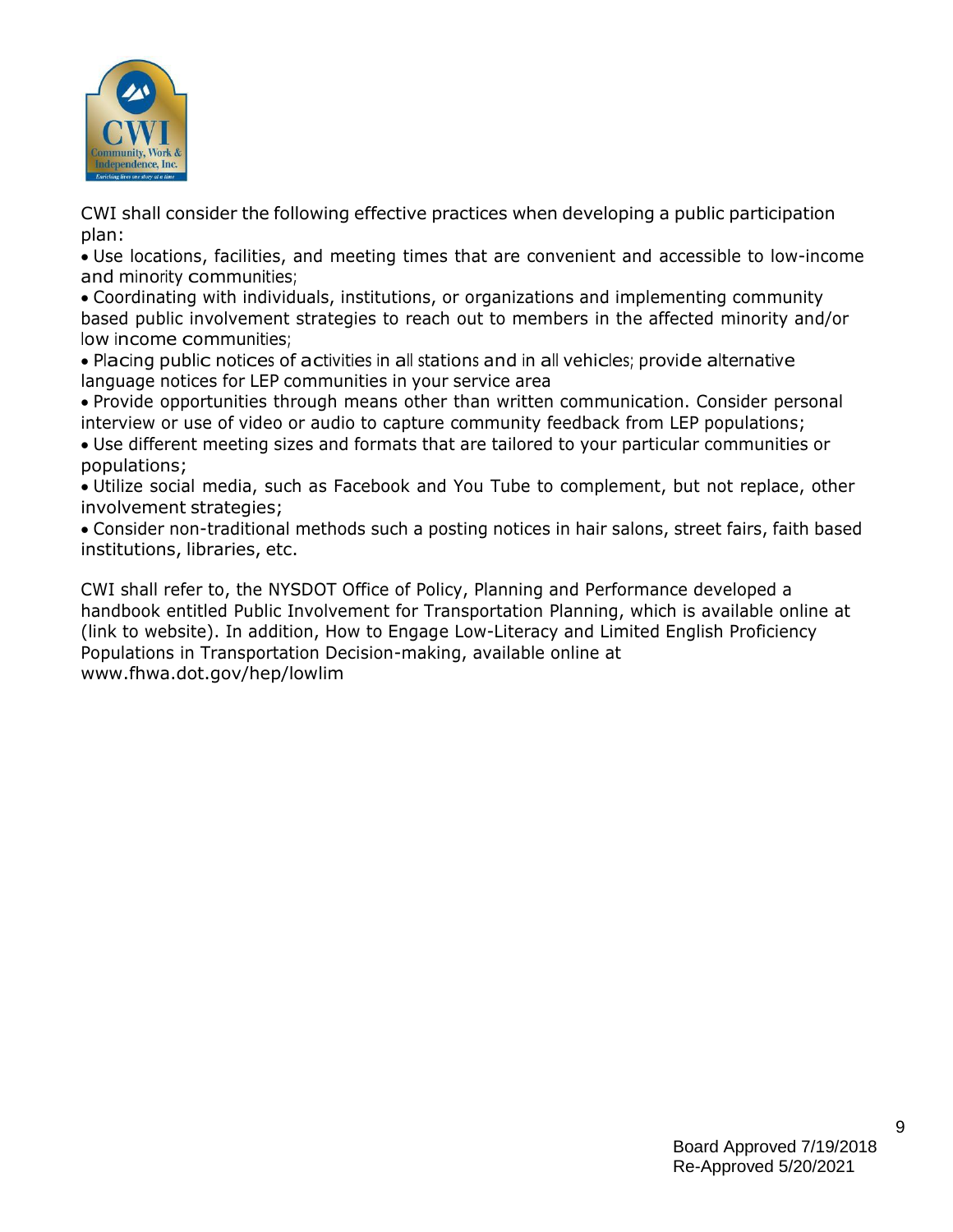

| <b>Appendix D:</b><br><b>Title VI COMPLAINT FORM</b>                                     |  |                |                 |  |  |  |
|------------------------------------------------------------------------------------------|--|----------------|-----------------|--|--|--|
|                                                                                          |  |                |                 |  |  |  |
|                                                                                          |  |                |                 |  |  |  |
|                                                                                          |  |                |                 |  |  |  |
| <b>Basis of Complaint: (place checkmark)</b>                                             |  |                |                 |  |  |  |
| Race<br><b>Color</b><br><b>Sex</b><br><b>National Origin</b><br>Age<br><b>Disability</b> |  |                |                 |  |  |  |
| <b>Type of Complaint (place checkmark)</b>                                               |  |                |                 |  |  |  |
| <b>Program Service</b>                                                                   |  | <b>Benefit</b> | <b>Activity</b> |  |  |  |
| Who allegedly discriminated against you?                                                 |  |                |                 |  |  |  |
| Name                                                                                     |  |                |                 |  |  |  |
|                                                                                          |  |                |                 |  |  |  |
|                                                                                          |  |                |                 |  |  |  |
| If an organization what is its name?                                                     |  |                |                 |  |  |  |
|                                                                                          |  |                |                 |  |  |  |
|                                                                                          |  |                |                 |  |  |  |
|                                                                                          |  |                |                 |  |  |  |
|                                                                                          |  |                |                 |  |  |  |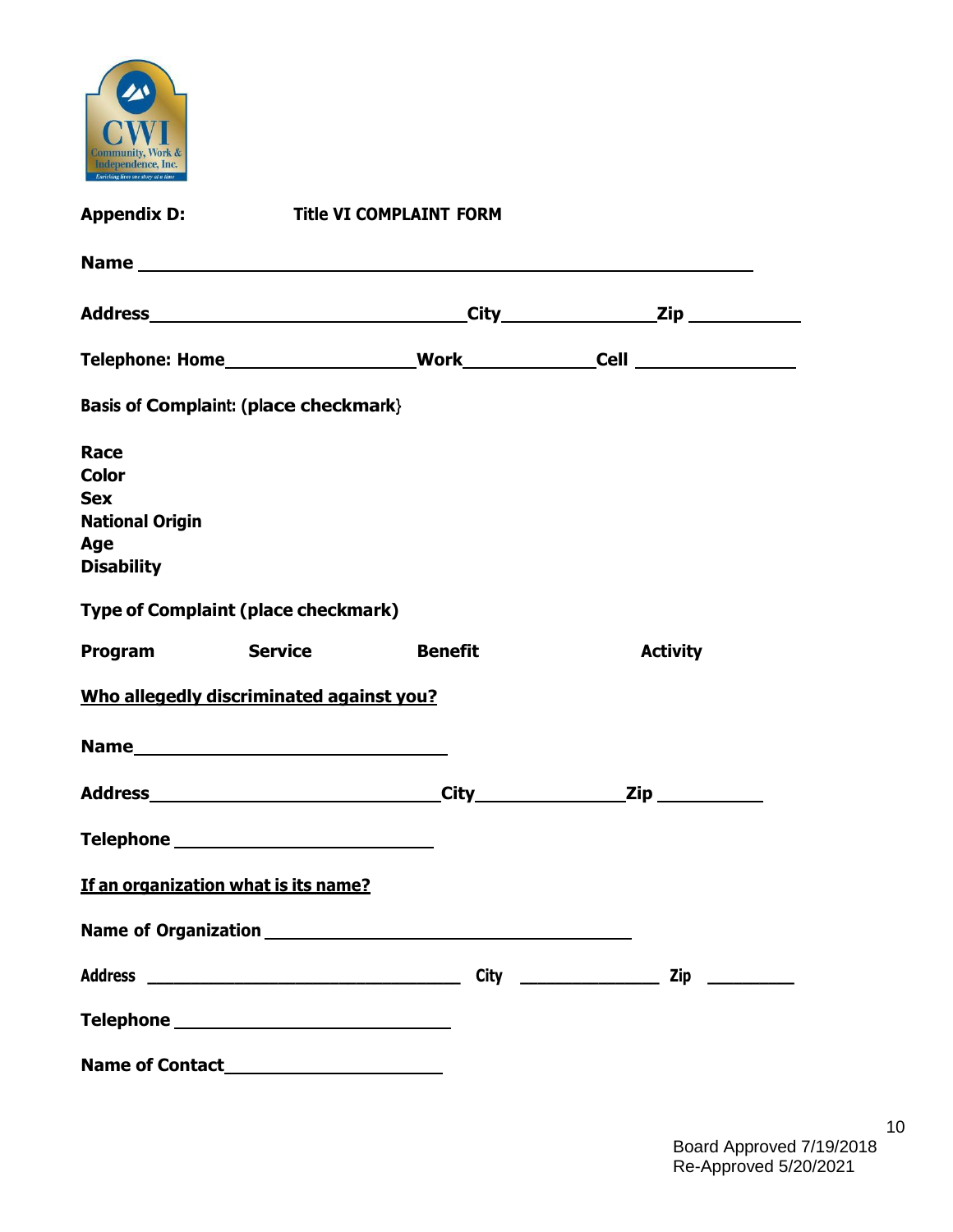

# **How were you discriminated against?**

# **Dates and times discrimination occurred?**

| <b>Name</b> | Were there any other witnesses to the discrimination?<br><b>Title</b>                                                                                                                                                          |    | Work Phone Home Phone |
|-------------|--------------------------------------------------------------------------------------------------------------------------------------------------------------------------------------------------------------------------------|----|-----------------------|
|             | Have you filed your complaint with anyone else?                                                                                                                                                                                |    |                       |
|             |                                                                                                                                                                                                                                |    |                       |
|             |                                                                                                                                                                                                                                |    |                       |
|             | Do you have an Attorney in this matter?                                                                                                                                                                                        |    |                       |
|             | Name and the state of the state of the state of the state of the state of the state of the state of the state of the state of the state of the state of the state of the state of the state of the state of the state of the s |    |                       |
|             | <b>Address City</b>                                                                                                                                                                                                            |    | <b>Zip</b>            |
|             |                                                                                                                                                                                                                                |    |                       |
|             | Signed <b>Signed Signed Signed Signed Signed Signed Signed Signed Signed Signed Signed Signed Signed Signed Signed Signed Signed Signed Signed Signed Signed Signed Signed Signed</b>                                          |    |                       |
| Mail to:    | <b>CWI Title VI Coordinator</b><br><b>Human Resources Department</b><br><b>37 Everts Avenue</b><br><b>P.O. Box 303</b><br>Glens Falls, New York 12801<br>FAX (518) 792-7796                                                    | 0r |                       |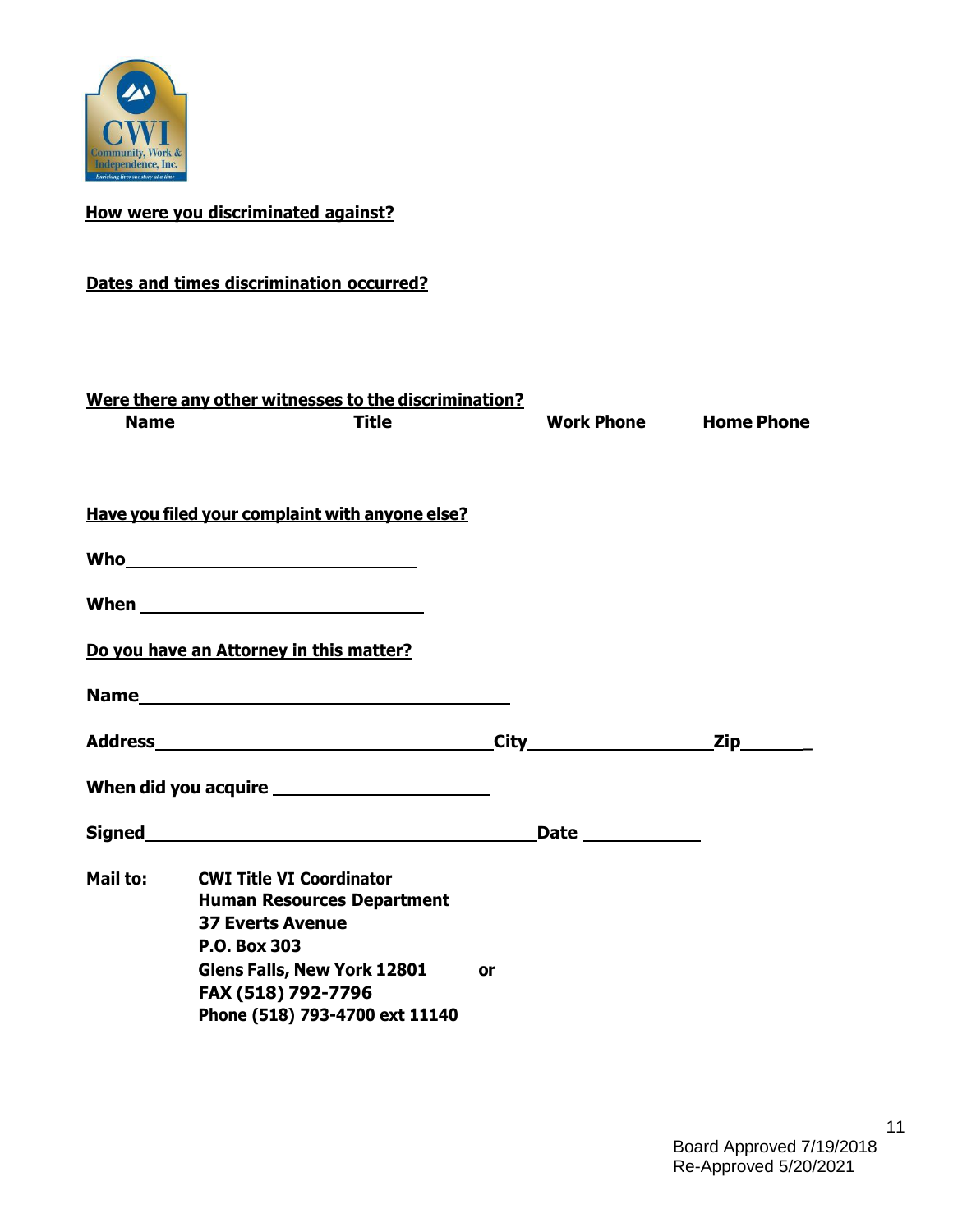

# **APPENDIX E: Letter Acknowledging Receipt of Complaint**

Date

Name Address City, State Zip

Dear Name:

This letter is to acknowledge receipt of your complaint against CWI INC. Transportation Department alleging .

An investigation will begin shortly. If you have additional information you wish to convey or questions concerning this matter, please feel free to contact this office by contacting our office at (518) 793-4700 or in writing to CWI at P.O. Box 303, Glens Falls NY 12801.

Sincerely,

CWI Title VI Coordinator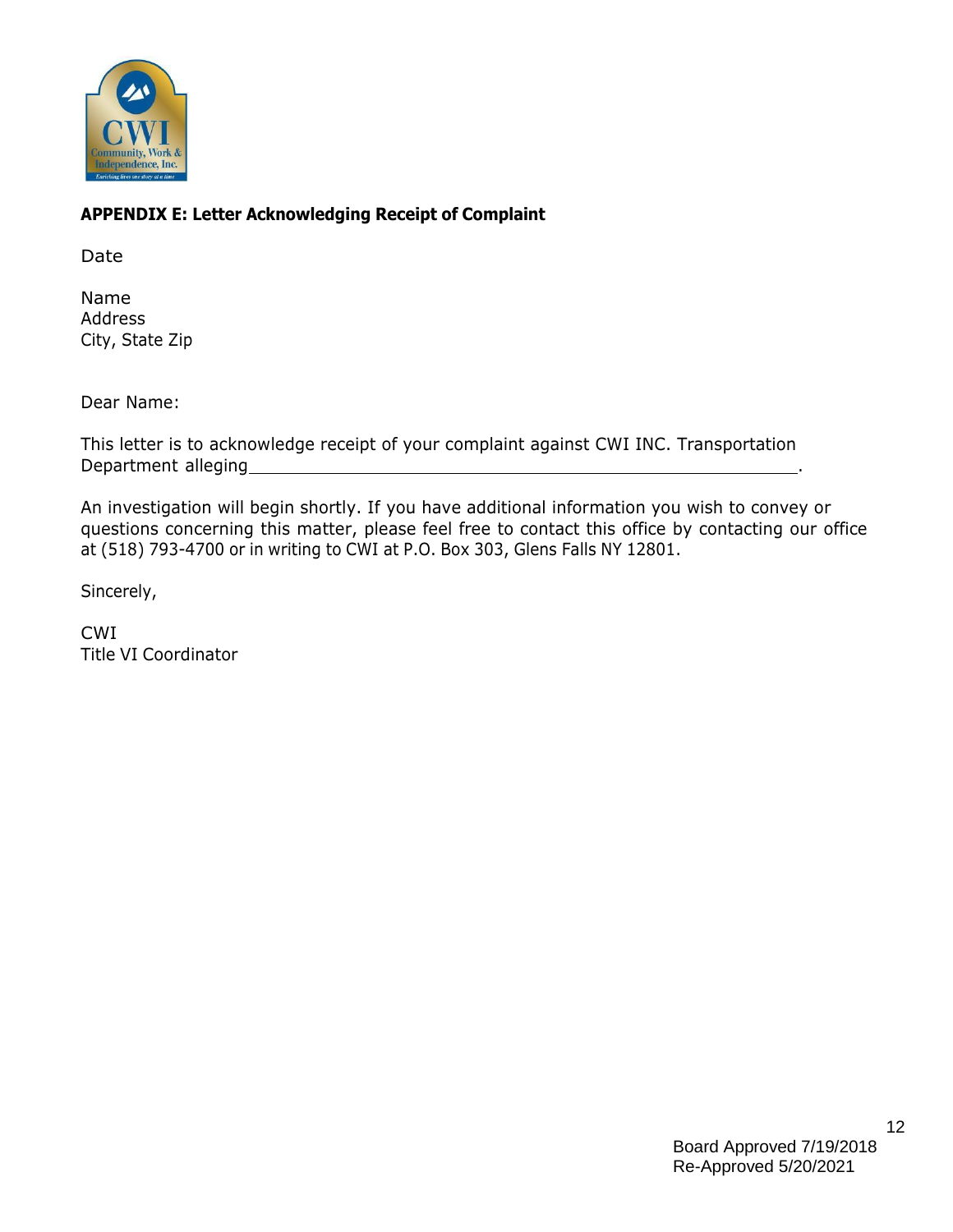

## **APPENDIX F: Letter Notifying Complainant that the Complaint Is Substantiated**

Date

Name Address City, State Zip

Dear Name:

The matter referenced in your letter dated against CWI Transportation alleging Title VI violation has been investigated. (An/Several) apparent violation(s) of Title VI of the Civil Rights Act of 1964, including those mentioned in your letter (was/were) identified. Efforts are underway to correct these deficiencies.

Thank you for calling this important matter to our attention. You were extremely helpful during our review of the program. (If a hearing is requested, the following sentence may be appropriate.) You may be hearing from this office, or from federal authorities, if your services should be needed during the administrative hearing process.

Sincerely,

CWI Title VI Coordinator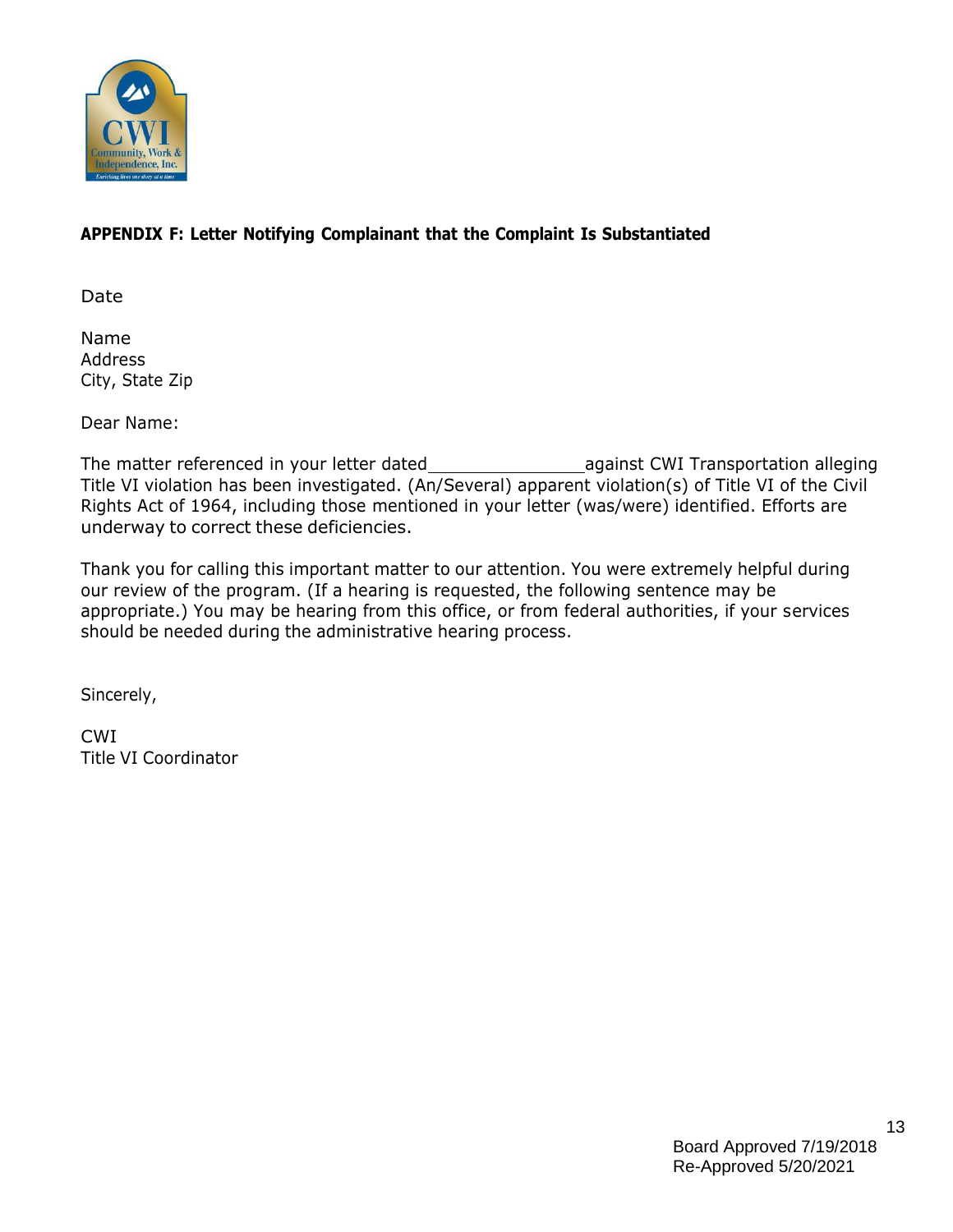

## **APPENDIX G: Letter Notifying Complaint and that the Complaint Is Not Substantiated**

Date

Name Address City, State Zip

Dear Name:

The matter referenced in your complaint dated and against the CWI Transportation alleging has been the control of the control of the control of the control of the control of the control of the control of the control of the control of the control of the control of the control of the contr investigated. The results of the investigation did not indicate that the provisions of Title VI of the Civil Rights Act of 1964, had in fact been violated. As you know Title VI prohibits discrimination based on race, color, or national origin in any program receiving federal financial assistance.

CWI Transportation has analyzed the materials and facts pertaining to your case of evidence of the Department's failure to comply with any of the civil rights laws. There was no evidence found that any of these laws have been violated.

I therefore advise you that your complaint has not been substantiated and that I am closing the matter in our files.

You have the right to 1) provide additional information to this office for reconsideration of your complaint within seven (7) calendar days of receipt of this final written decision from CWI and/or 2) file a complaint externally with the U.S. Department of Transportation and/or the Federal Transit Administration at:

Federal Transit Administration Office of Civil Rights Attention: Title VI Program Coordinator East Building, 5th Floor- TCR 1200 New Jersey Ave., SE Washington DC 20590

Thank you for taking the time to contact us. If I can be of assistance to you in the future, do not hesitate to call me.

Sincerely,

CWI Title VI Coordinator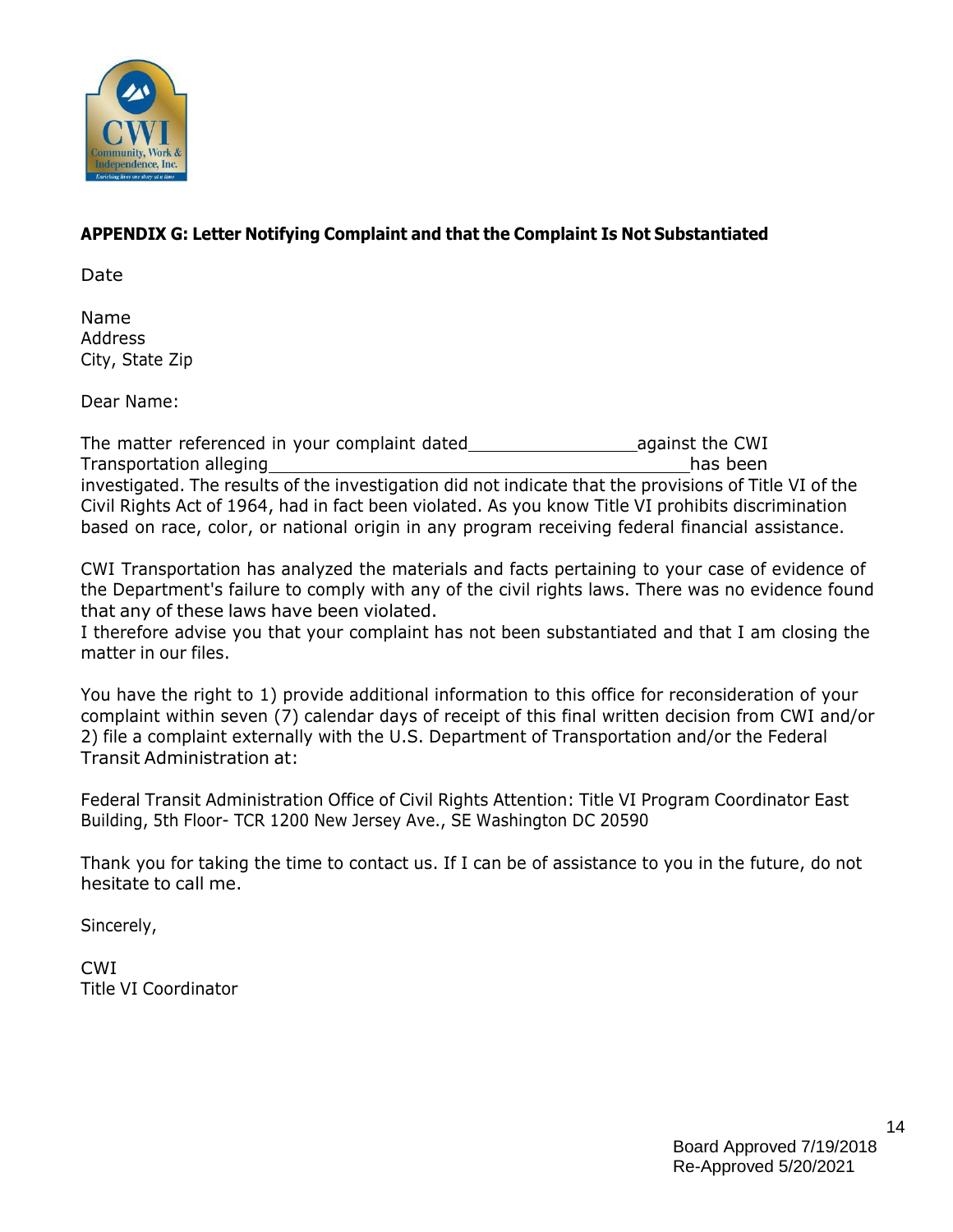

#### **APPENDIX H: Sample of Narrative to be included in Posters to be displayed in Participants Transport Vehicles and Facilities**

CWI is committed to ensuring that no person is excluded from participation in, denied the benefits of, or be subjected to discrimination in the receipt of its services on the basis of race, color, or national origin, as protected by Title VI of the Civil Rights Act of 1964.

If you feel you are being denied participation in or being denied benefits of the services provided by CWI or otherwise being discriminated against because of your race, color, national origin, gender, age, or disability, you may contact our office at (518) 793-4700.